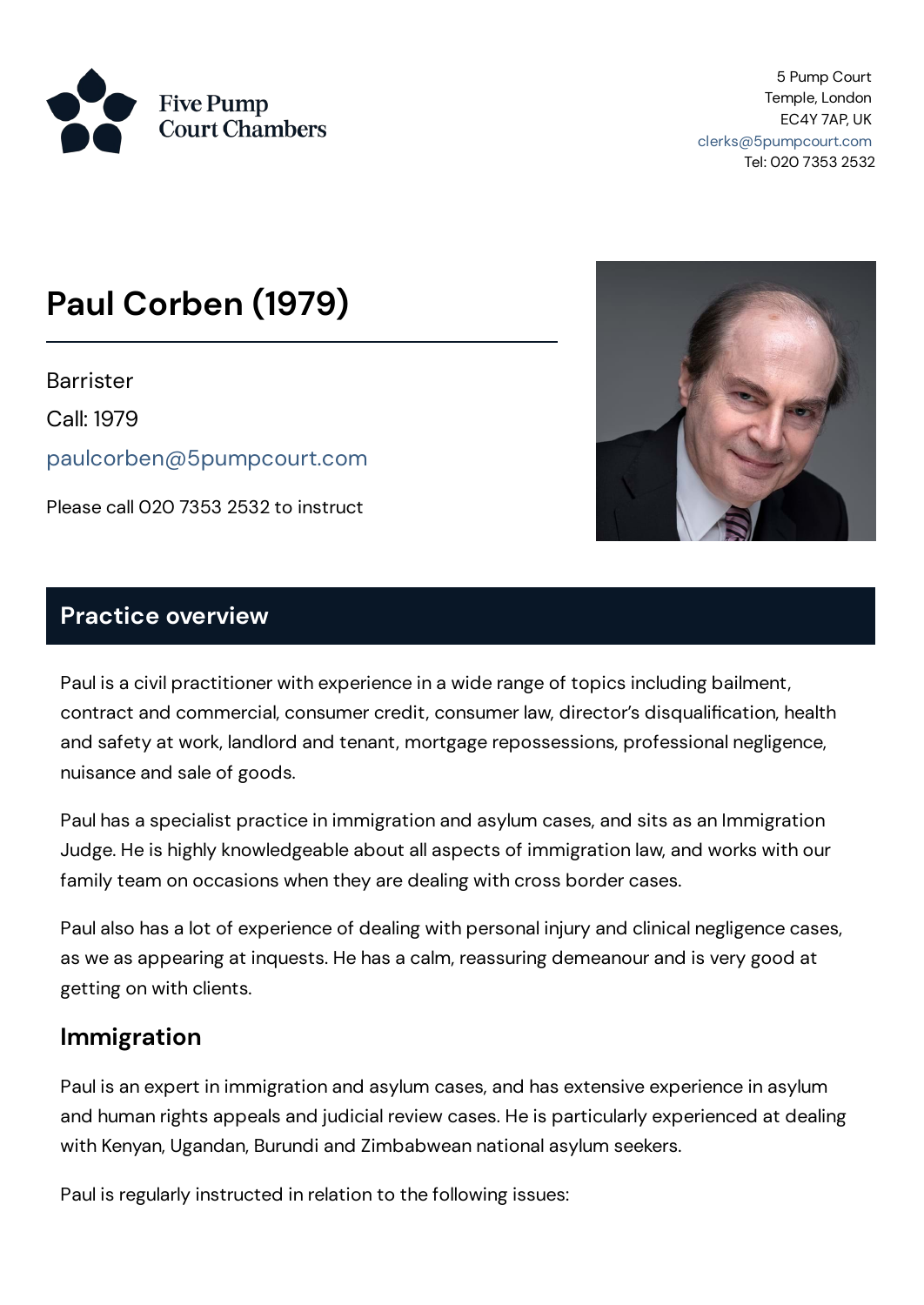- Bail applications;
- Deportation and administrative removal appeals;
- EEA dependent's cases;
- Family settlement;
- Long residence;
- Work permits, domestic workers, post study work migrants;
- Working holidaymakers and visit visas;
- Students:
- Unlawful detention damages claims.

Paulsits as a fee paid Judge in the Immigration Tribunal.

## **Personal injury, clinical negligence and inquests**

Paul acts for Claimants and Defendants in substantial damages cases arising out of road traffic accidents, work related injuries, product liability, occupier's liability and leisure activities.

Paul is experienced in fatal accident claims and coroner's inquests. He understands the rules of the Coroners Court and is a sympathetic ear for families having to go through the process.

Paul also acts for Claimants in clinical negligence cases. He has represented clients in various orthopaedic, vascular, obstetric, ophthalmic, neurological and immune system disorder cases.

## **Education**

M.A. (Hons) Law, Trinity Hall, Cambridge University

# **Memberships**

- Council of Immigration Judges
- Fellow of Chartered Institute of Arbitrators
- Governor, Kings College Hospital NHS Trust
- **Personal Injury Bar Association**

#### **Prizes**